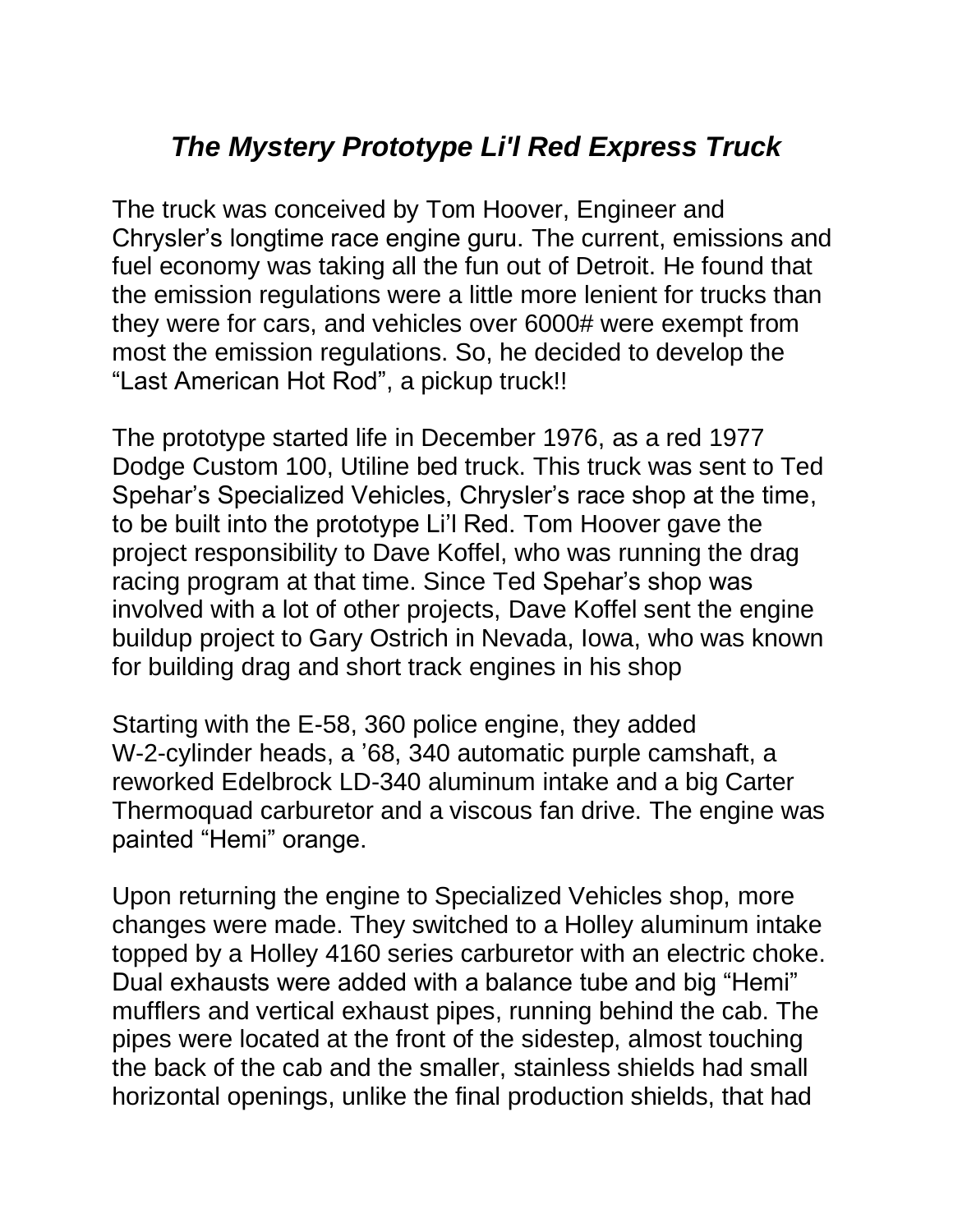vertical slots. At first, they had put "Riker" flapper rain guards on the pipes, but the continuous "clanking" noise, was unbearable and they then switched to the chrome turn back tips. Cold air came in through screened openings, where the turn signals would have normally been located. The turn signals were moved to the lower valance, like the '76 model Dodge trucks. An A-727 TorqueFlite transmission (LoadFlite for trucks), with 440 four-barrel (A-134) internals and an A-904 torque converter.

The rear axle was a Chrysler 9 ¼ ", 3.55, Sure-Grip. For appearance purposes, chrome valve covers, differential cover and air cleaner top were added, along with chrome Western 8" slotted wheels and LR60X15 Good Year, Raised White Outline Letter, GT Radial tires on all 4 wheels.

The prototype truck had the Custom 100 badges on the front fenders, with white rectangular badges, with red "W-2" on them, mounted just below the Custom 100 badges.

There were no door decals, or fender pinstriping and no wood on the bed. The bed floor was varnished oak, with chrome skid strips. The tailgate had the Dodge logo decal, in the center of the gate. There was no rear bumper, and the truck had the round taillights and round backup lights mounted on the bed, like the Warlock.

The mirrors were the 3-legged Jr. West Coast mirrors, rather than the smaller production mirrors. There was no fuel filler neck on the side of the bed. Rather, the truck had a "Charger" style flip-up style cap, mounted on the top of the rear fender, towards the front of the fender. The rear side marker lights were mounted vertically on the rearmost stake pocket housing, instead of being mounted on a bracket, on the side of the bed.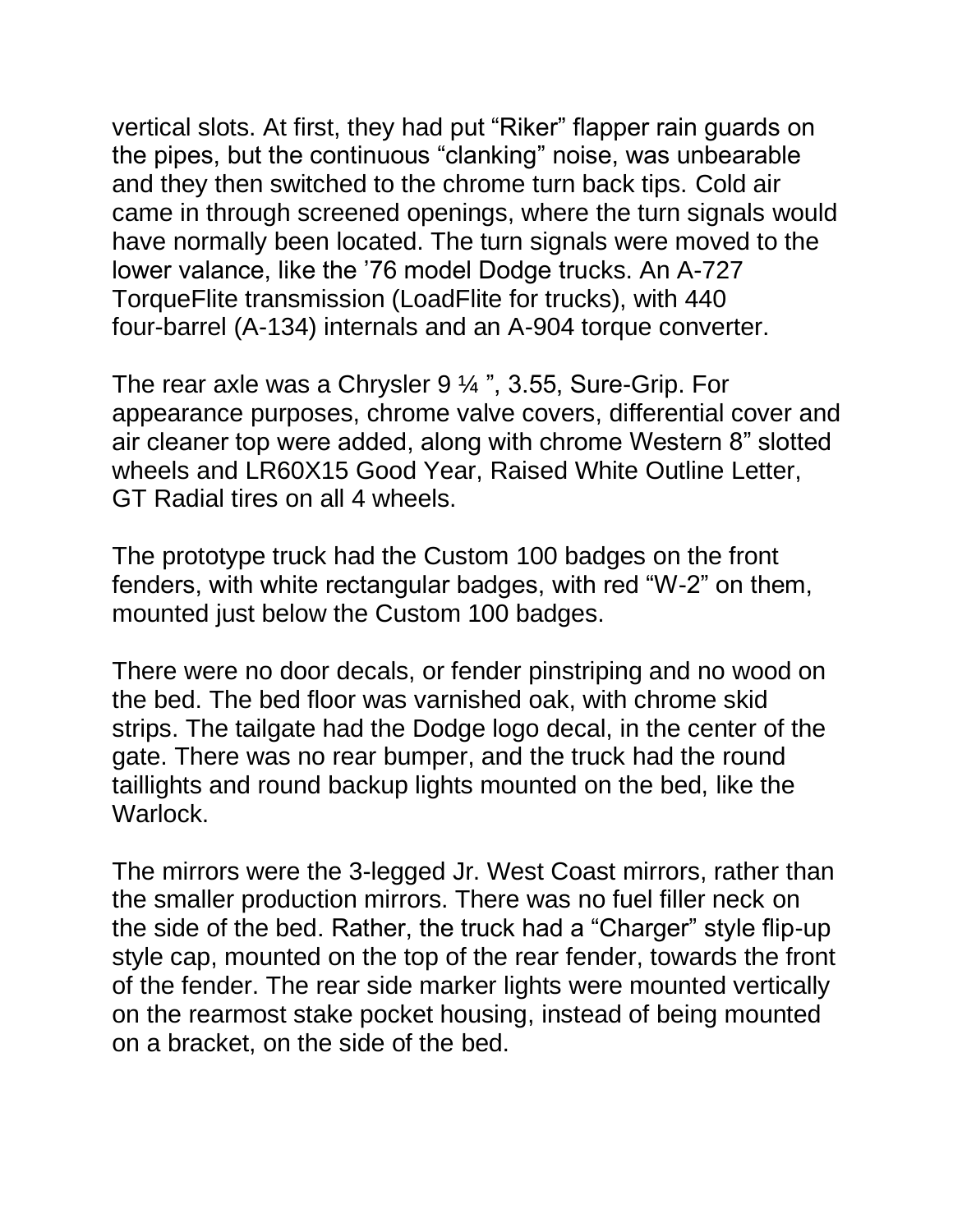Dodge used the truck for advertising and testing by different magazines. It was featured in the October 1977 of "Street Crusin'" magazine and road tested in the November of 1977 of "Hot Rod" magazine. In the June 1978 issue of "Hot Rod" magazine, they did a road test on a production truck, which was the first time the truck carried the "Adventurer 150" logos

It was also featured in the November 1977 issue of "Car & Driver" magazine. In this issue, they compared 12 vehicles, from the Corvette to the Porsche 924 and the Li'l Red prototype was the fastest one of the test vehicles, from 0 to 100 MPH, running it in 19.9 seconds. By the time "Car & Driver" tested the truck, the mirrors were the smaller style, like the production truck and the air intakes were switched from the turn signal openings, to behind the grille, and the truck now had clear turn signal lenses. The turn signal lenses in the lower valance, were now painted black. The truck went through many changes, during its conception and eventually it got the door and fender decals, larger stack shields, wood sideboards and the "Adventurer 150" fender emblems

It has been reported that there were 2 prototype trucks built, however, after personally talking with Dave Koffel, the last surviving engineer involved with this truck, he told me that there was only one prototype truck ever built.

Another interesting fact, the prototype truck was not assigned a VIN plate. The factory normally didn't sell the prototypes, so they just eliminated any VIN number completely.

## *Now for the best part!!*

Recently I was contacted by a friend, asking me questions about a Li'l Red he was looking at. He was questioning its validity, because it had different cylinder heads, intake manifold and Holley carb, and no factory VIN plate. All it had was a VIN plate made by that States DMV, to enable the truck to be titled.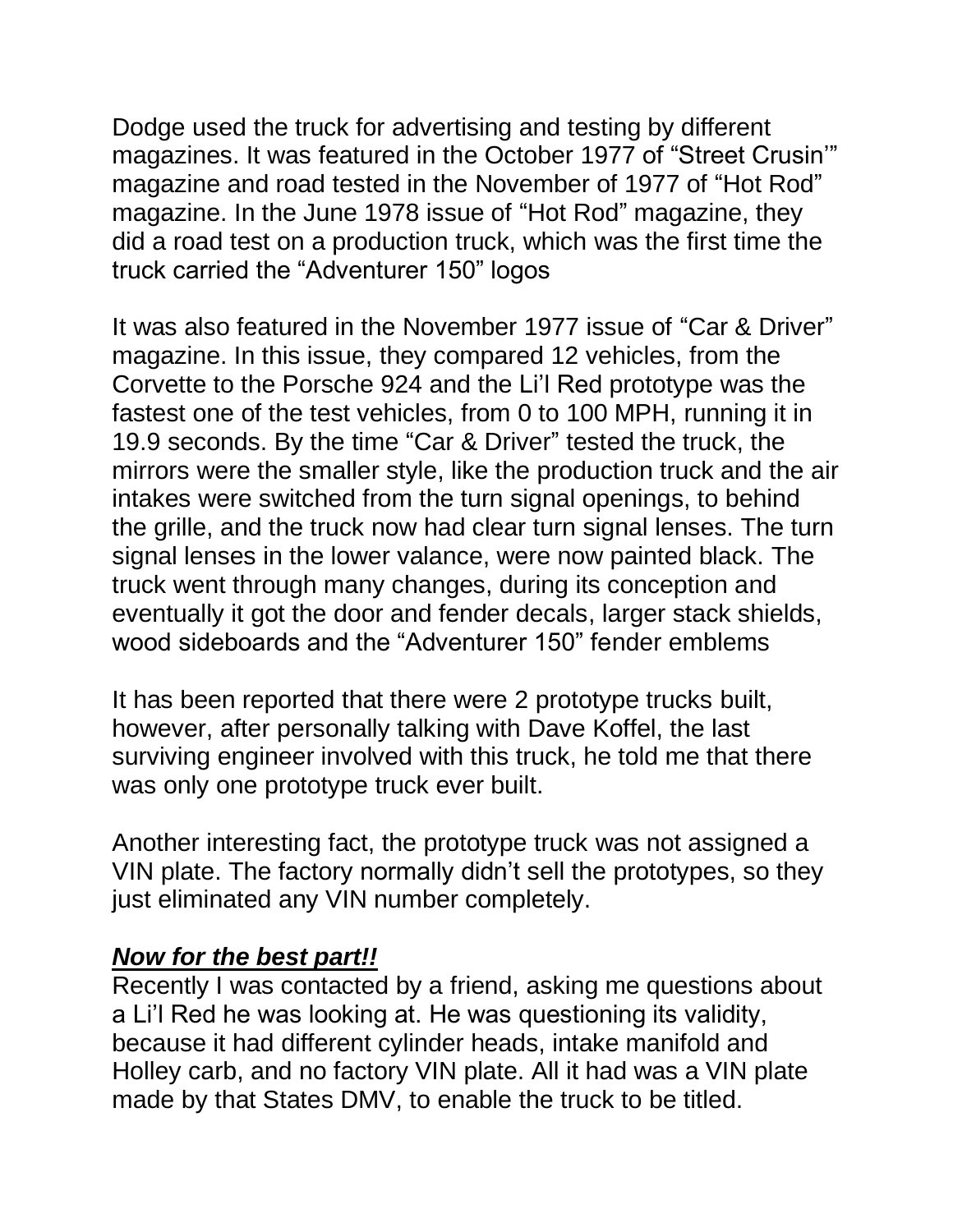At first, I could not believe what I was hearing, "COULD THIS BE THE LOST PROTOTYPE??" After talking to him numerous times, I learned that the owner, a retired Dodge dealer, had told him it was the truck originally used in the Car & Driver article. Upon further investigation, it turns out that the Dodge Truck Division gave him the truck as a gift, for selling the most Dodge trucks, of any Dodge dealer in his State.

Unfortunately, the owner is an elderly man, now in his late 80's or early 90's and is in the latter stages of Alzheimer's disease. After letting my friend look at the truck earlier, he now refuses to let anybody even look at the truck, let alone take pictures. The only hope we have now is his son, who told my friend that he would eventually get him in to take pictures and inspect the truck.

The truck has been stored in a barn for over 30+ years and as you can imagine, not in the best of condition. However, if it turns out to be the actual prototype, it will be virtually priceless!! Hopefully soon, I will be able to verify that it is the prototype. I have been researching this truck for many years and believed it was crushed years ago, because the factory usually doesn't let the prototypes get into public hands. Keeping my fingers crossed!

Below are pics of the prototype truck and its unique equipment.



The first color picture of the prototype, with the W-2 emblems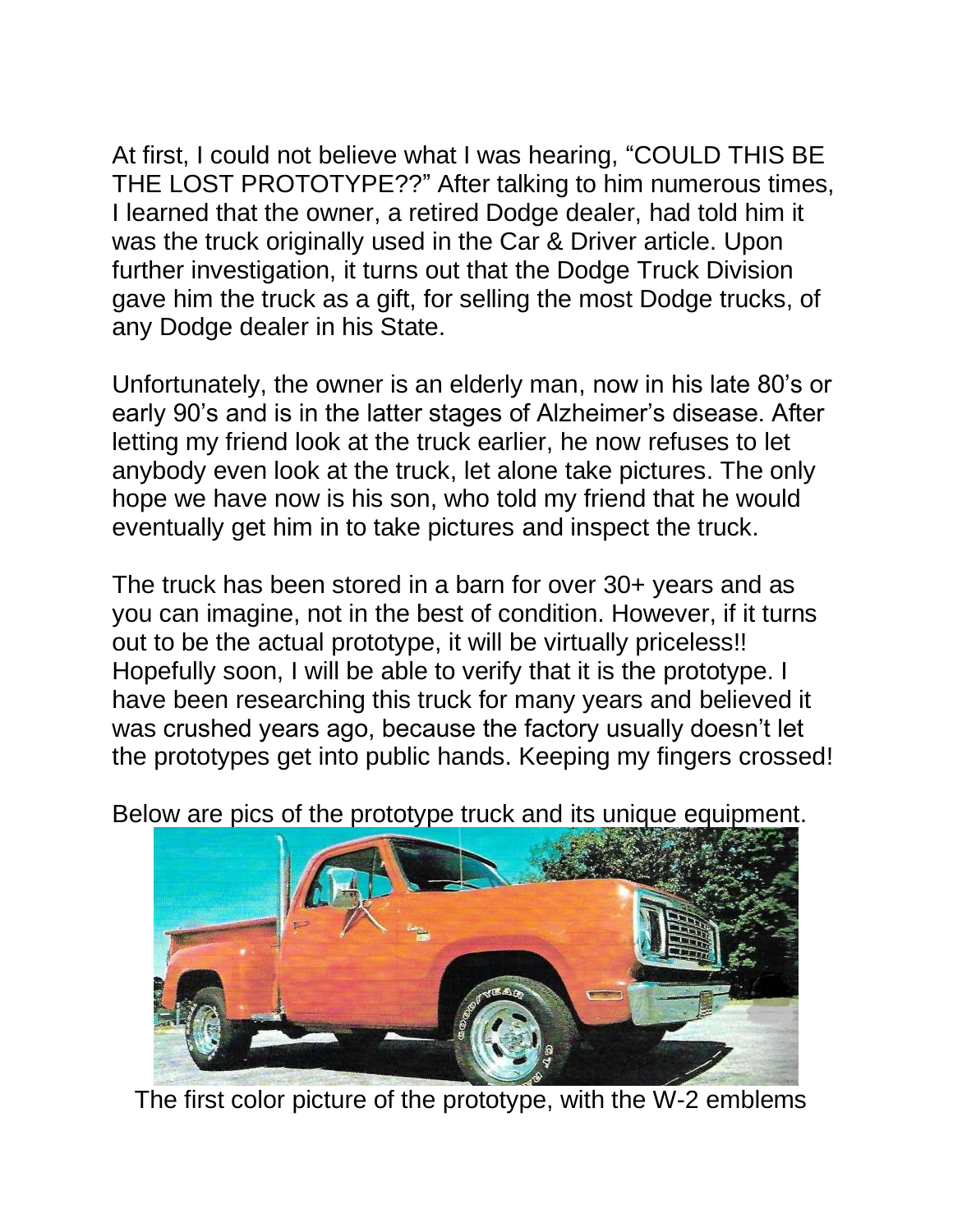

Truck at Specialized Vehicles in 1977, Front ¾ view



Truck at Specialized Vehicles in 1977, Rear ¾ view Flip-up "Charger" style fuel cap on top of rear fender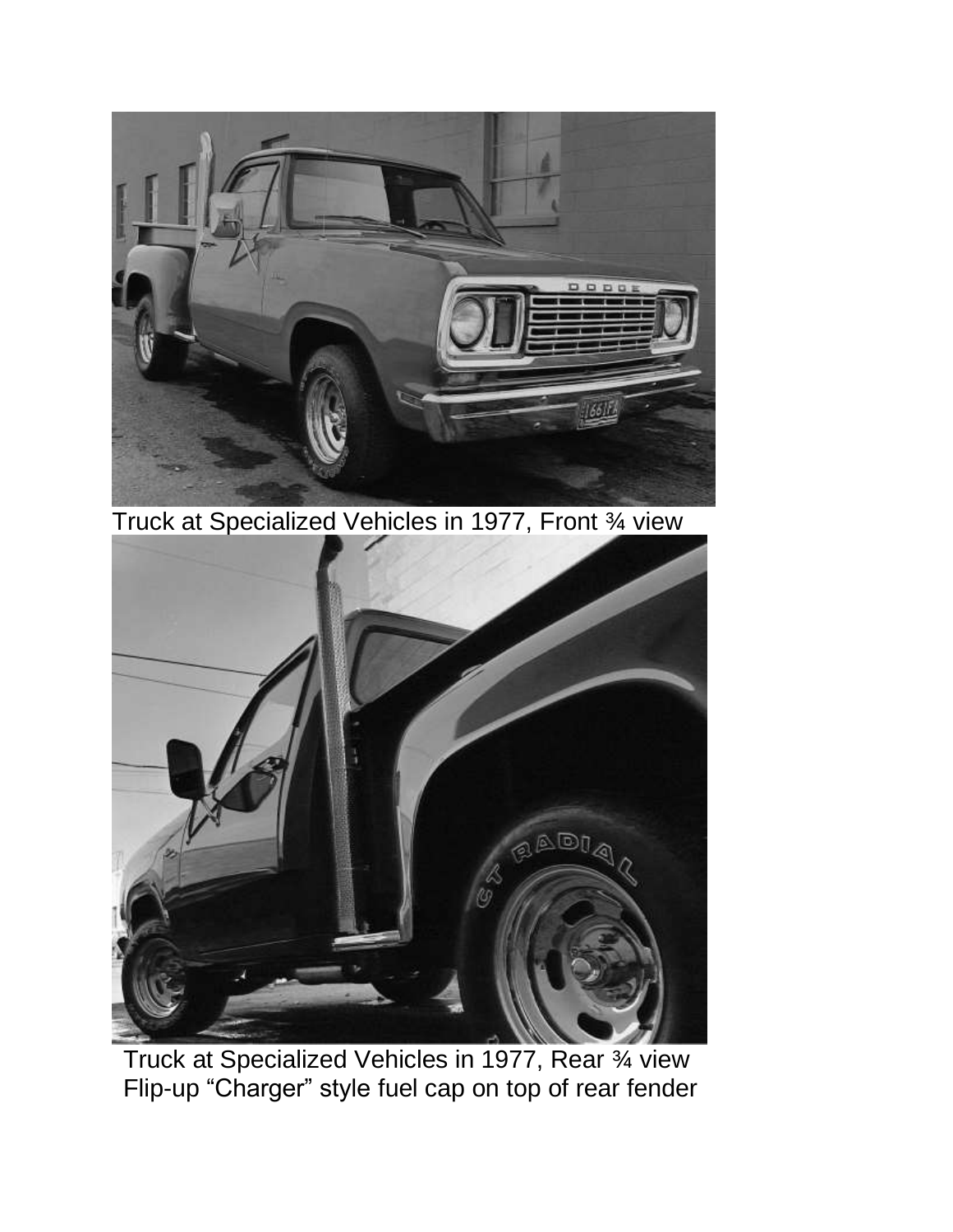

"Hot Rod" magazine test pictures, November 1977





Exhaust Stacks **Rear end with round lights** mounted forward on steps side marker light, vertical on bed No bedside wood Tailgate with Dodge Logo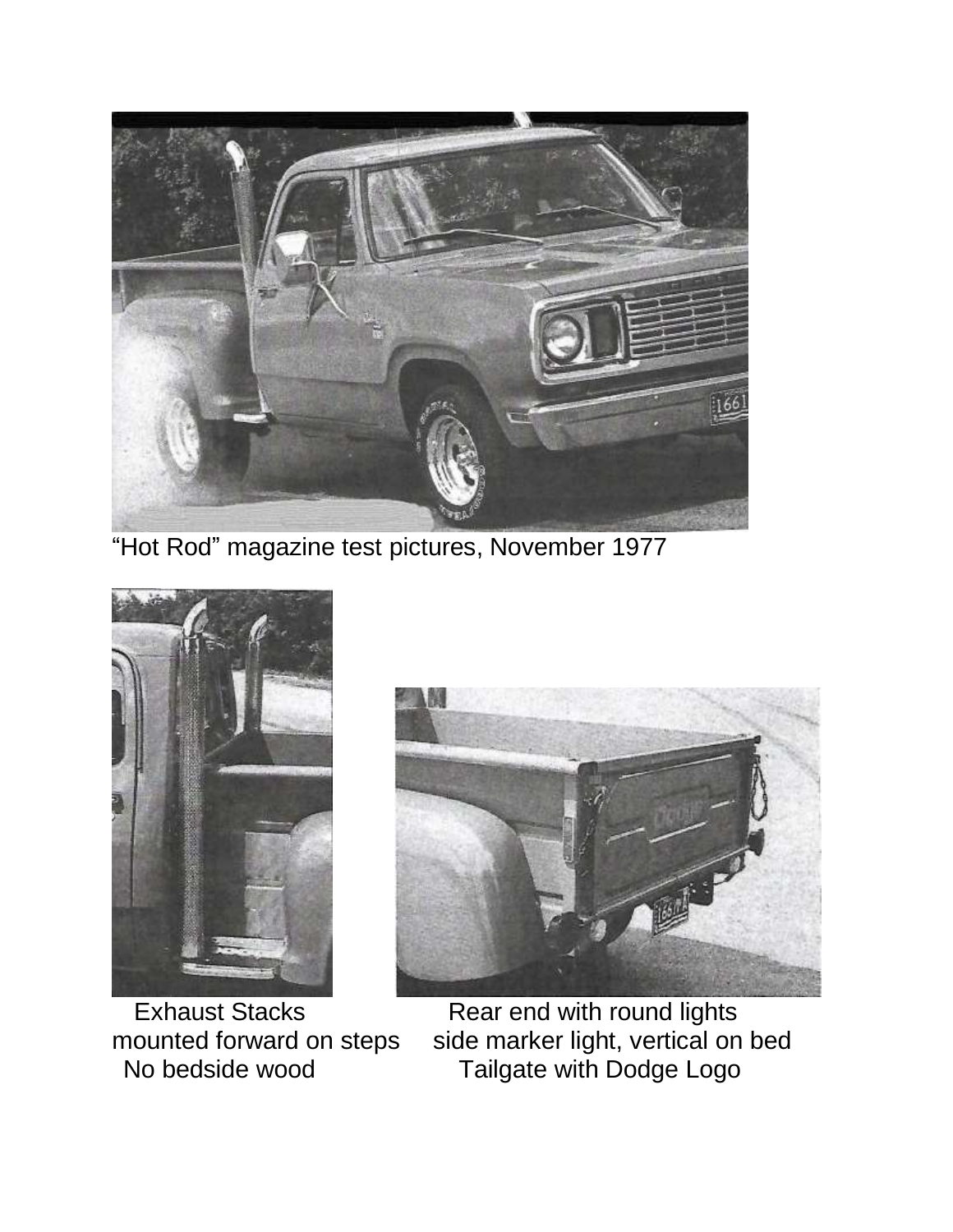

Oak Floor with chrome skid strips 15'X 8" Wheel



Good Year LR60X15 Tire



Screened Air Intake **Engine with W-2 heads** Lower Valance Turn Signal<br>carb



Lower Valance Turn Signal Holley intake and Holley 4160